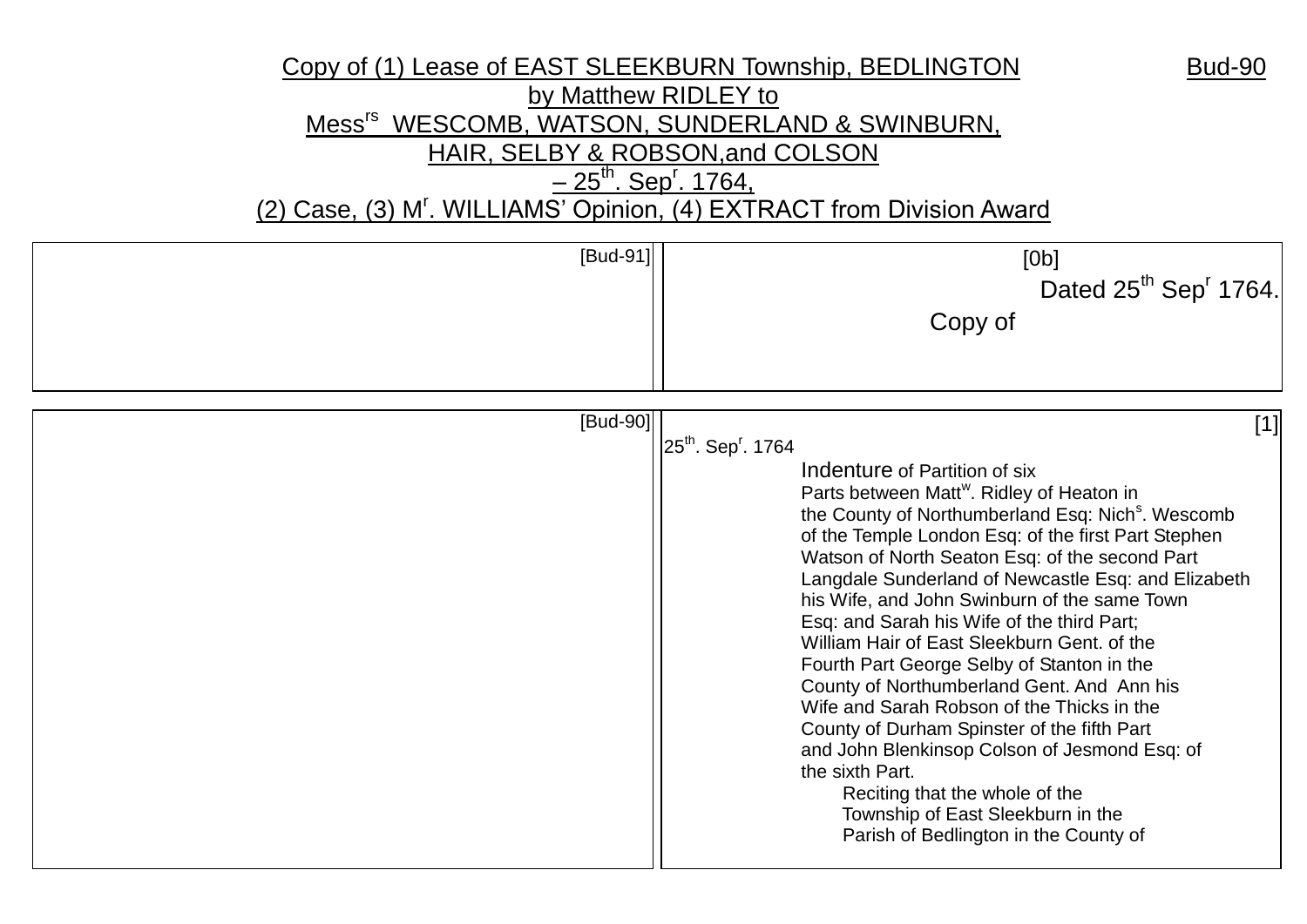| $[$ Bud-91] $]$<br>$[2]$                                                                                                                                                                                                                                                                                                                                                                                                                                                                                                                                                                                                                                                                                                                                                                                                                                                                                                                                             | $[3]$                                                                                                                                                                                                                                                                                                                                                                                                                                                                                                                                                                                                                                                                                                                                                                                                                                                                                                           |
|----------------------------------------------------------------------------------------------------------------------------------------------------------------------------------------------------------------------------------------------------------------------------------------------------------------------------------------------------------------------------------------------------------------------------------------------------------------------------------------------------------------------------------------------------------------------------------------------------------------------------------------------------------------------------------------------------------------------------------------------------------------------------------------------------------------------------------------------------------------------------------------------------------------------------------------------------------------------|-----------------------------------------------------------------------------------------------------------------------------------------------------------------------------------------------------------------------------------------------------------------------------------------------------------------------------------------------------------------------------------------------------------------------------------------------------------------------------------------------------------------------------------------------------------------------------------------------------------------------------------------------------------------------------------------------------------------------------------------------------------------------------------------------------------------------------------------------------------------------------------------------------------------|
| Durham did consist of Five Farms and<br>One half of a Farm and the several<br>Parties of the $1^{st}$ , $2^d$ , $3^d$ , $4^{th}$ , and $5^{th}$ Parts were<br>seized of and well entitled to all and every<br>the Messuages lands and Tenements situate<br>lying and being within the Town Township<br><b>Townfields Precincts or Territories of East Sleek-</b><br>burn aforesaid in the several Shares following<br>Matt <sup>w</sup> . Ridley & Nicholas Wescomb - - 1 Farm<br>Stephen Watson - - - - - - - - - - - - - - - -<br>$d^o$ :<br>Langdale Sunderland in Right of<br>Eliz: his Wife, and John Swinburn $\downarrow$ 1 d°;<br>In Right of Sarah his Wife - - - -<br>$1\frac{1}{2}$ d <sup>o</sup> ;<br>William Hair - - - - - - - - -<br>George Selby in Right of Ann his<br>$d^{\circ}$<br>Wife, and Sarah Robson - - -<br>And reciting that the Town & Fields or<br>Common Fields of East Sleekburn aforesaid<br>containing by Estimation 900 Acres or | thereabouts and did belong to and were held<br>by the Parties of the $1st$ , $2d$ , $3d$ , $4th$ , & $5th$ Parts<br>in the Proportions aforesaid but the several<br>Parcels of Land in the s <sup>d</sup> . Town Fields did lie<br>intermixed one with another, and are open<br>and unenclosed and that the last mentioned<br>Parties were also intitled to and did enjoy -<br>certain Stints in the said Town-Fields in<br>Right of their Farms and the s <sup>d</sup> . John<br>Blenkinsop Colson was entitled and did<br>enjoy 2 Stints in the Pasturage Lands<br>of the said Town Fields when the same<br>were in Pasture and that no other Parties<br>had any Rights or Title in or to the said<br>Town-Fields.<br>And reciting that a Division or In-<br>closure of the s <sup>d</sup> . Town Fields would be<br>a great Benefit to all the Parties thereto<br>and therefore all the Parties had mutually |
| [Bud-91]<br>$[4]$                                                                                                                                                                                                                                                                                                                                                                                                                                                                                                                                                                                                                                                                                                                                                                                                                                                                                                                                                    | [5]                                                                                                                                                                                                                                                                                                                                                                                                                                                                                                                                                                                                                                                                                                                                                                                                                                                                                                             |
| agreed amongst themselves that the s <sup>d</sup> . Town-<br>Fields should be inclosed divided & allotted by<br>the Commissioners thereinafter named.<br>Witnesseth that it was thereby mutually<br>covenanted condescended and fully agreed<br>upon between all the Parties thereto each cove-<br>nanting for himself and his Heirs and Atsms that<br>the said Townfields should on or before the 1 <sup>st.</sup><br><b>Division</b><br>May 1: 1765 Day of May then next be set out divided and<br>allotted by Samuel Maricott of Okerland near<br>Hexham Gent. And William Johnson of Woodhorn                                                                                                                                                                                                                                                                                                                                                                    | and be held and enjoyed And the several Persons to<br>whom the same should be assigned and allotted<br>should from thenceforth stand and be seized and<br>possessed thereof thence respectively subject and liable to<br>such and the same Use Limitations and Incumbrances<br>as the several Farms in Respect of which such Al-<br>lotments were made to them respectivly were subject<br>and liable to at and immediately before such Assign-<br>ment and Allotment and should be by them respectivy<br>held for ever in Lieu full Satisfaction and Recom-<br>pence of their several and respective Rights Parts and                                                                                                                                                                                                                                                                                          |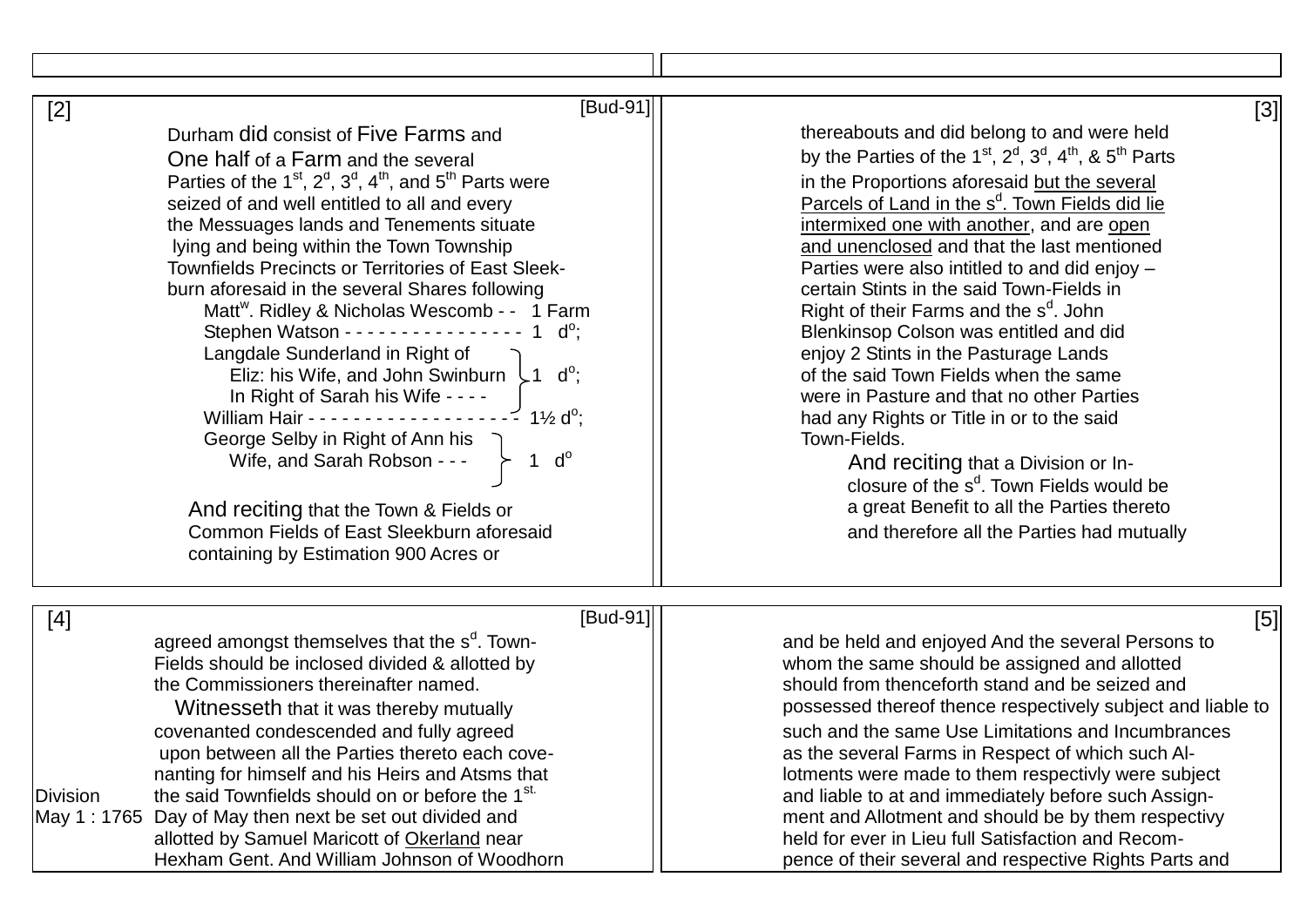| Gent. And Cuth. Watson of Mill Hill in the<br>Parish of Bedlington Gent Commissioners thereby<br>nominated elected chosen and appointed by the s <sup>d</sup> .<br>Parties or any two of them to and amongst the<br>said Parties who should allot and set out the said<br>Premises by the proper Meets and Bounds in such<br>Manner as therein mentioned which Parts & Shares<br>so to be set out or assigned and allotted should imme-<br>diately after such Allotment be remain and [ensued]                                                                                                                                                                                                                                                                                                                                                                                                                                                                                                                                                                                                                                                      | Shares of the said Townsfield and of their Rents -<br>and all other Estates and Interests therein And<br>that the Commissioners should set out and appoint<br>Public Highways and Roads in upon and through<br>the said Fields And also all private Roads Passages<br>Water Courses Drains and Sewers over the Lands &<br>Grounds to be inclosed and order how and in<br>what Manner and by what Persons such private<br>Ways Passages Water-Courses Drains and Sewers should<br>be kept in Repair and open so as the said Commiss <sup>rs</sup> .                                                                                                                                                                                                                                                                                                                                                                                                                                                                                                                                                                     |
|-----------------------------------------------------------------------------------------------------------------------------------------------------------------------------------------------------------------------------------------------------------------------------------------------------------------------------------------------------------------------------------------------------------------------------------------------------------------------------------------------------------------------------------------------------------------------------------------------------------------------------------------------------------------------------------------------------------------------------------------------------------------------------------------------------------------------------------------------------------------------------------------------------------------------------------------------------------------------------------------------------------------------------------------------------------------------------------------------------------------------------------------------------|------------------------------------------------------------------------------------------------------------------------------------------------------------------------------------------------------------------------------------------------------------------------------------------------------------------------------------------------------------------------------------------------------------------------------------------------------------------------------------------------------------------------------------------------------------------------------------------------------------------------------------------------------------------------------------------------------------------------------------------------------------------------------------------------------------------------------------------------------------------------------------------------------------------------------------------------------------------------------------------------------------------------------------------------------------------------------------------------------------------------|
| [Bud-91]<br>[6]<br>or any two of them did make their award in<br>Writing under their Hands and Seals on or before<br>the 1 <sup>st</sup> . Day of May then next And that they did<br>execute six several Parts thereof which Award &<br>Allotment should be binding and conclusive upon<br>all the said Parties and their respective Heirs and<br>Atsns and that each of them his Heirs and Atsns<br>should from the Time of the Execution of the<br>said Award hold and enjoy his or their several<br>and respective Share and Allotment in severalty<br>freed and discharged of and from all Claim<br>&c. of the said Parties or any Persons claiming<br>under them and that each Party should hedge ditch<br>and farm his respective Allotment and keep the same<br>And all Ways Passages Water-Courses and Sewers in<br>good Repair and that each Party should after pub-<br>lishing the said Award abide by and fulfil the same<br>And that all Right Claim and Demand whatso-<br>ever of the said Parties their Heirs Tenants Lessees<br>and Atsns into and upon the said common Fields<br>except the Right and Interest of each of them unto | $[7]$<br>their respective Allotments and also other than and<br>except such Right and Interest as they or any of<br>them were entitled unto in or to the Mines Mine-<br>rals and Quarries lying and being within or un-<br>der the said common Town Fields should cease<br>determine and be at an End.<br>Proviso that nothing therein contained<br>should prejudice lessen or defeat the Right Title<br>or Interest of any of the said Parties or any of<br>their Heirs or Atsns of in or to any Mines Minerals<br>or Quarries lying or being within or under the said<br>common Fields but that such of the said Parties<br>as were then entitled to the Mines Mineral and<br>or Quarries lying or being within or under the said<br>common Fields but that such of the said Parties<br>as were then entitled to the Mines and Minerals and<br>Quarries and their respective Heirs and Atsns sho'd<br>at all Times after the setting out such Allotments<br>hold and enjoy all such Mines, Minerals and Quarries<br>in as beneficial a Manner as they or any of them<br>usually held and enjoyed the same before the |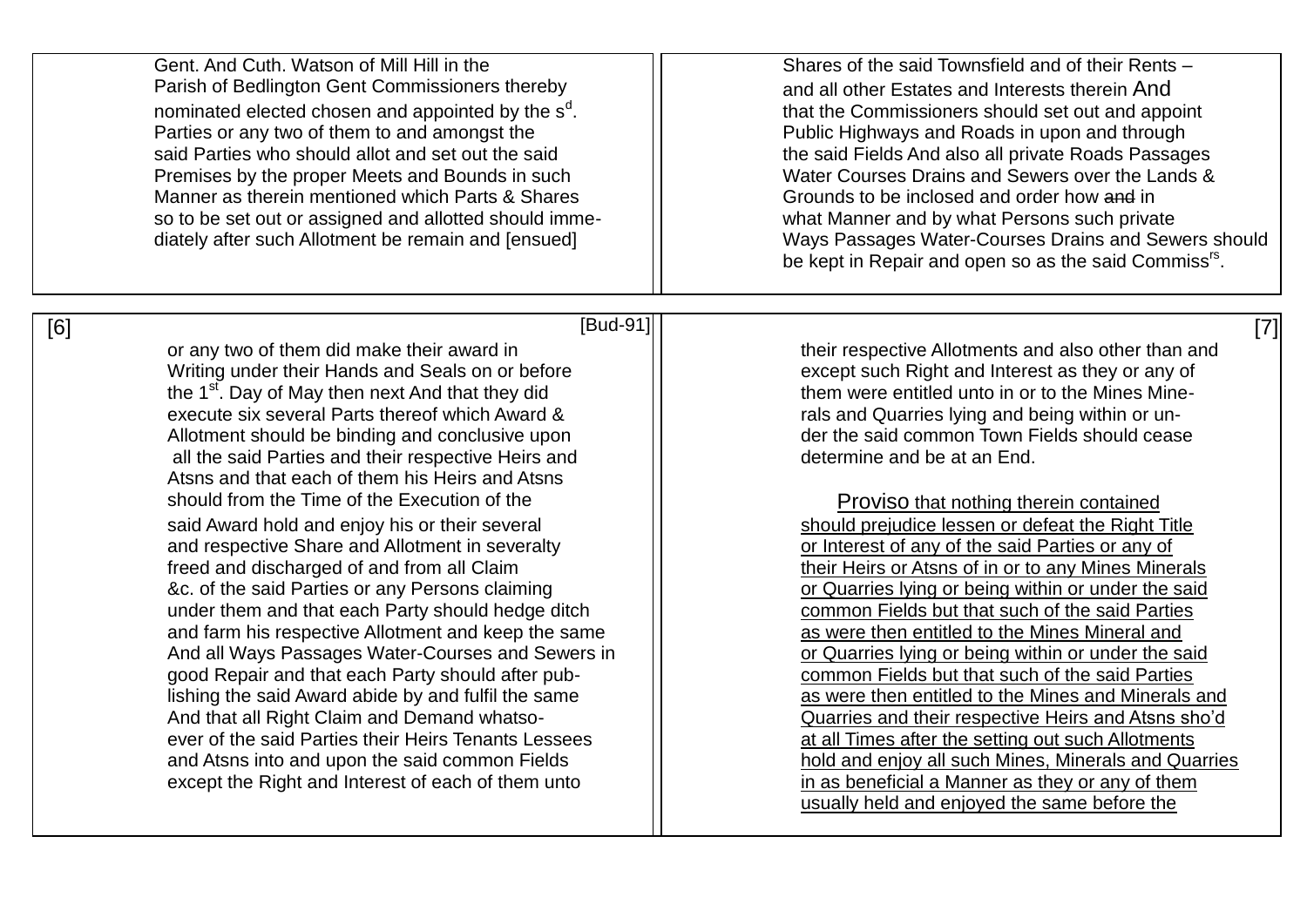| [8]    | $[Bud-91]$                                                                                                                                                                                                                                                                                                                                                                                                                                                                                                                                                                                                                                                                                                                                                                                                                                                                                                                                                                                                                                                                                                                                                             | [9]                                                                                                                                                                                                                                                                                                                                                                                                                                                                                                                                                                                                                                                                                                                                                                                                                                                                                                                                                        |
|--------|------------------------------------------------------------------------------------------------------------------------------------------------------------------------------------------------------------------------------------------------------------------------------------------------------------------------------------------------------------------------------------------------------------------------------------------------------------------------------------------------------------------------------------------------------------------------------------------------------------------------------------------------------------------------------------------------------------------------------------------------------------------------------------------------------------------------------------------------------------------------------------------------------------------------------------------------------------------------------------------------------------------------------------------------------------------------------------------------------------------------------------------------------------------------|------------------------------------------------------------------------------------------------------------------------------------------------------------------------------------------------------------------------------------------------------------------------------------------------------------------------------------------------------------------------------------------------------------------------------------------------------------------------------------------------------------------------------------------------------------------------------------------------------------------------------------------------------------------------------------------------------------------------------------------------------------------------------------------------------------------------------------------------------------------------------------------------------------------------------------------------------------|
|        | <b>Execution of the now reciting Deed and that inafore</b><br>Case any any of the said Parties or any Person or Persons<br>claiming under them should after such Inclosure<br>as aforesaid work any Mine or Quarry lying<br>within or under any Allotment of the said common<br>Fields then and in such Case such Person or Persons<br>so working the same should make reasonable Satis-<br>faction for the Loss and Spoil of Ground occasioned<br>thereby to the Person or Persons who should be in Posses <sup>n</sup> .<br>of such Ground at the Time of such Damage & Spoil.<br>Proviso that none of the Parties thereto nor<br>the Heirs or Atsns of any of them should at any<br>Time thereafter (without the Licence and Consent<br>of the major Part in Value of the Persons who for<br>the Time being should be Owners of the Lands and<br>Grounds intended to be allotted first obtained) Lay<br>make erect have or use or grant demise or give to<br>any Person or Persons Liberty or Licence to lay<br>make erect have or use any Way or Ways Way<br>Leave or Way-Leaves Staith Room or Staith Rooms<br>in through or upon any Part of the Lands & Grounds | said for the leading carrying conveying or laying<br>Minerals or Stones whatsoever<br>any Coals<br>and that for the Time being All and every the<br>Owners of the Lands and Grounds to be allotted<br>should for ever thereafter be severally (according to<br>the Shares they should respectively have in the Lands<br>intended to be allotted) intitled to and take a propor-<br>tionable Share of all Rents and other Profits or<br>Advantages that should arise or accrue from any<br>Wayleaves or Staith Rooms to be used or enjoyed<br>upon any Part of the Lands but it was thereby<br>agreed that the Party or Parties in or upon whose<br>Ground any such Wayleave or Wayleaves Staith<br>Room or Staith Rooms should lie or be made<br>should in the first Place be intitled to and receive<br>a reasonable Satisfaction for the Damage or Spoil<br>of his Ground occasioned thereby.<br>Executed by all the Parties and properly at-<br>tested. |
| $[10]$ | $[Bud-91]$                                                                                                                                                                                                                                                                                                                                                                                                                                                                                                                                                                                                                                                                                                                                                                                                                                                                                                                                                                                                                                                                                                                                                             | [11]                                                                                                                                                                                                                                                                                                                                                                                                                                                                                                                                                                                                                                                                                                                                                                                                                                                                                                                                                       |
|        | Case.                                                                                                                                                                                                                                                                                                                                                                                                                                                                                                                                                                                                                                                                                                                                                                                                                                                                                                                                                                                                                                                                                                                                                                  | as he the said John Hair now hath or ever had                                                                                                                                                                                                                                                                                                                                                                                                                                                                                                                                                                                                                                                                                                                                                                                                                                                                                                              |
|        | The Mines in the Township of Sleekburn are<br>an undivided Property and belong to the Free-<br>holders as Tenants in Common; and the Estate                                                                                                                                                                                                                                                                                                                                                                                                                                                                                                                                                                                                                                                                                                                                                                                                                                                                                                                                                                                                                            | or as the said William Hair the Father at any<br>Time before the Division of the said Town-Fields<br>or Common Fields had or enjoyed or could or might                                                                                                                                                                                                                                                                                                                                                                                                                                                                                                                                                                                                                                                                                                                                                                                                     |

holders as Tenants in Common; and the Estate **or Common Fields had or enjoyed or could or** might of M'. Hair who was one of the Freeholders have had or enjoyed in Respect of his Farm and a was lately purchased by  $M<sup>r</sup>$ . Mowbray of Half of a Farm within the Township of East M<sup>r</sup>. John Atkinson who had purchased the **Sleekburn aforesaid**" same of the Heir at Law of William Hair **It contract to the Australian Hair** It does not appear by the ancient Title the Party to the Deed of Partition. In the Deeds in M'. Mowbray's Possession to what Conveyance to M<sup>r</sup>. Atkinson William Hairs Extent each of the respective Proprietors of the Interest in the Mines is conveyed by the following  $\vert$  | Freeholds were interested in the Mines but Word and similar Words are adopted in the the the Nivision by the Deed of Partition seems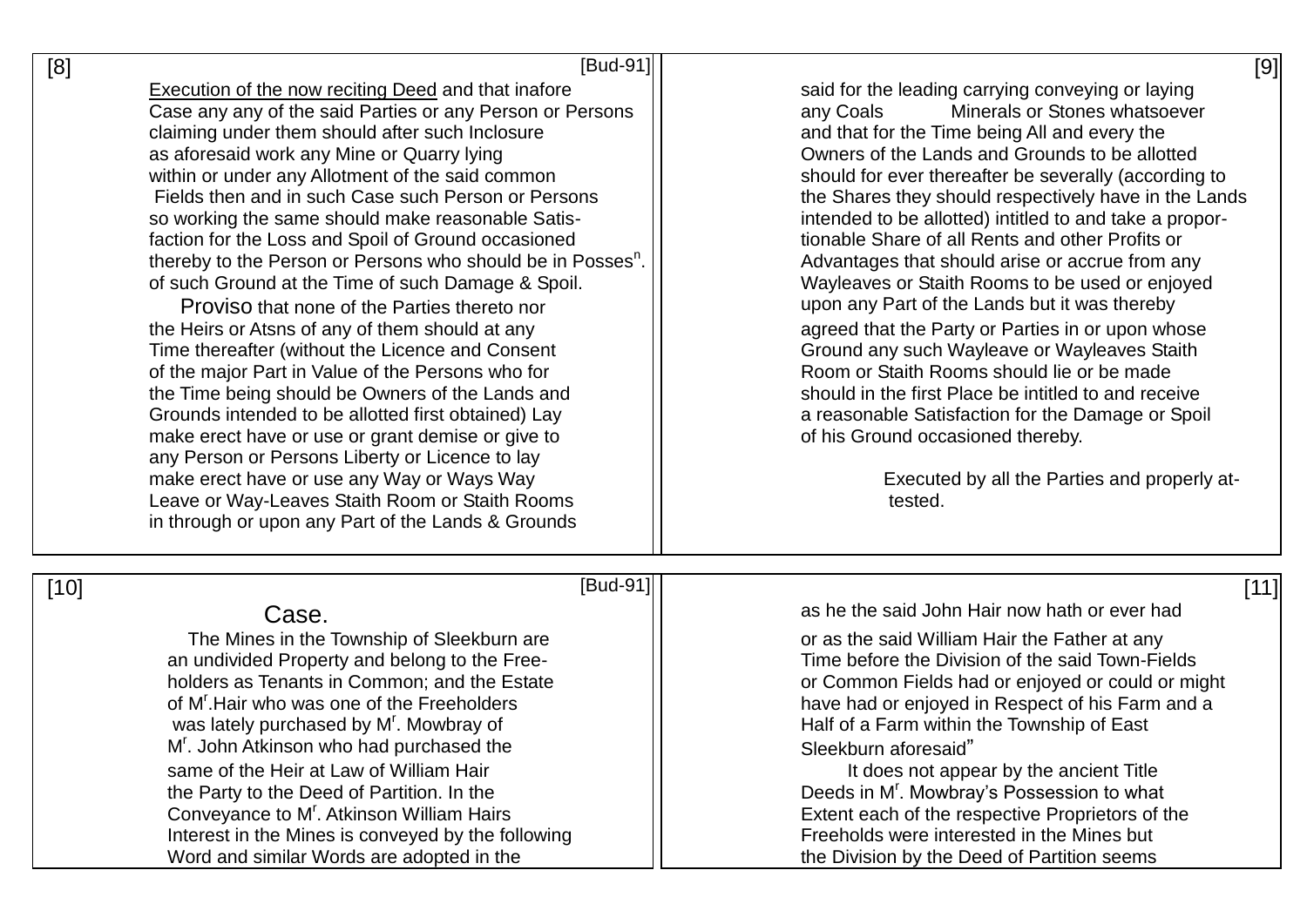| to have been made according to the Number<br>of Farms, and as the Township is stated to con-<br>tain 51/2 Farms are William Hair was seised<br>of 1½ Farms, M'. Mowbray in Right of his<br>Purchase claims to be entitled to 3 / 11 Parts<br>of the Mines.                                                                                                                                                                                                                                                                                                                                                                                                                                                                                                                                             |
|--------------------------------------------------------------------------------------------------------------------------------------------------------------------------------------------------------------------------------------------------------------------------------------------------------------------------------------------------------------------------------------------------------------------------------------------------------------------------------------------------------------------------------------------------------------------------------------------------------------------------------------------------------------------------------------------------------------------------------------------------------------------------------------------------------|
| [13]<br>whole Number of Acres divided, or in the<br>Proportion that the Number of Acres con-<br>tain in his ancient Farm and an Half<br>bears to the Number of Acres contained<br>in the other ancient Farms in the Township,<br>or in what other Proportion?<br>$2d$ .<br>In Case any one Proprietor or the Majority<br>of them in Value agree to attempt a -<br>Winning and the Rest or some one of them<br>refuse to join in the Measure; can such<br>single Proprietor or such Majority make<br>win and erect Fire Engines, Sink Pits, lay<br>Waggon Ways and build Staiths on the<br>Premises of any Proprietor refusing his<br>Assent? (such Premises being the most<br>convenient for establishing such Winning<br>and Erections) on Paying reasonable Dam-<br>ages, as set forth in the Deeds. |
| $[15]$<br>M'. Williamsons' Opinion.<br>$1^{\rm st}$ .<br>Presuming the Mines under the Town-<br>Fields of Sleekburn to be held by the Freeholders<br>as Tenants in Common as supposed by the Case,                                                                                                                                                                                                                                                                                                                                                                                                                                                                                                                                                                                                     |
|                                                                                                                                                                                                                                                                                                                                                                                                                                                                                                                                                                                                                                                                                                                                                                                                        |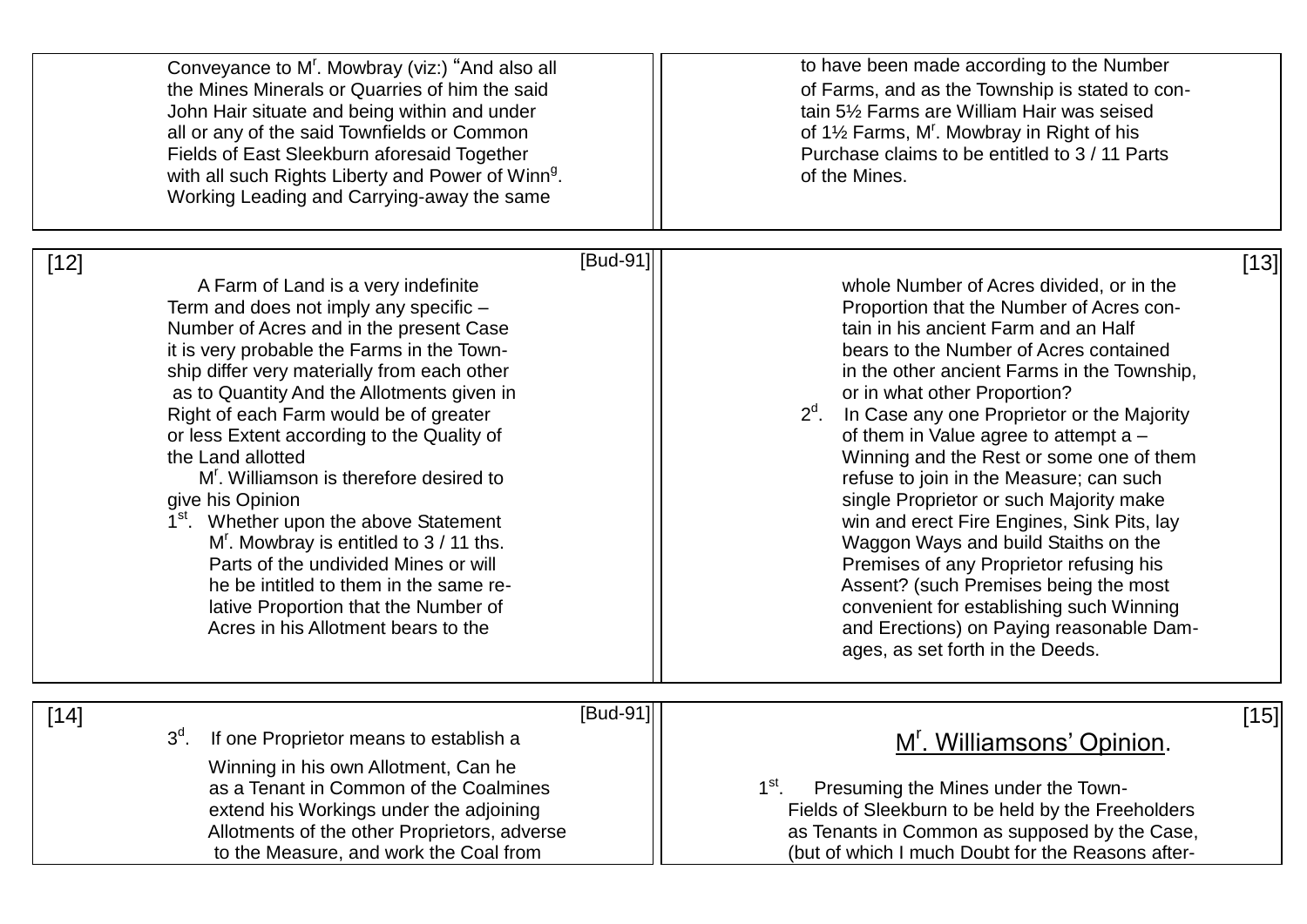| under the same, on tendering to the adverse<br>Proprietors their Shares of the Rent or<br>Profits arising from the Workings of<br>such Colliery?<br>Can a single Proprietor use or let<br>4.<br>Way Leaves and Staith Room over and<br>upon his separate Allotment for the<br>Leading of Coals from any remote Colliery<br>without being accountable to the other<br>Proprietors for their Shares of such Way-<br>Leave and Staith Rents?                                                                                                                                                                                                                                                                                                                                                                                                                                                                                                                                       | wards mentioned) I am of Opinion that M'.<br>Mowbray is entitled to 3 / 11 <sup>th</sup> . Undivided Parts of<br>such Mines, and not in the other Proportions<br>suggested by this Query.<br>$2d$ .<br>Upon the Presumption already made in my<br>Answer to the first Query I am of Opinion<br>that any one or more of the Proprietors may<br>attempt a Winning of this Colliery, and for that<br>Purpose erect Fire Engines sink Pits lay Waggon<br>Ways and build Staiths on the Premises of any<br>other Proprietor, even tho' such other Proprietor sh <sup>d</sup> .<br>dissent from the Measure altogether, on paying reasonable<br>Damages as directed by the Deed.                                                                                                                                                      |
|---------------------------------------------------------------------------------------------------------------------------------------------------------------------------------------------------------------------------------------------------------------------------------------------------------------------------------------------------------------------------------------------------------------------------------------------------------------------------------------------------------------------------------------------------------------------------------------------------------------------------------------------------------------------------------------------------------------------------------------------------------------------------------------------------------------------------------------------------------------------------------------------------------------------------------------------------------------------------------|---------------------------------------------------------------------------------------------------------------------------------------------------------------------------------------------------------------------------------------------------------------------------------------------------------------------------------------------------------------------------------------------------------------------------------------------------------------------------------------------------------------------------------------------------------------------------------------------------------------------------------------------------------------------------------------------------------------------------------------------------------------------------------------------------------------------------------|
| [Bud-91]<br>$[16]$<br>$3d$ .<br>Any Proprietor, presuming him to be cloathed<br>with the Charactor of a Tenant in Common of<br>the Mines in Question, may after establishing<br>a Winning of this Colliery under his own<br>Allotment extend his working under the ad-<br>joining Allotment of the other Proprietors who<br>are adverse to the Measure and work the Coal<br>therein. But he will be liable to pay to such<br>^ <adverse> Proprietors their full proportionable Shares of<br/>the Profits arising from the Working of such<br/>Colliery.<br/><math>4^{\text{th}}</math>.<br/>I am of Opinion that no single Proprietor<br/>can use or let Wayleaves or Staith Room over or<br/>upon his own separate Allotment for the Leading<br/>or depositing Coals from any Remote Colliery with-<br/>out being accountable to the other Proprietors for<br/>their respective proportionable Shares of the Profit<br/>arising from such Way Leave and Staith Room.</adverse> | [17]<br>It is obvious that the Application of my<br>Answers to the three first Queries must de-<br>pend upon the Correctness of the Fact assumed<br>in the Case; namely, that the Mines are<br>held by the Freeholders as Tenants in Common<br>I cannot however discover any Thing in the<br>Deed of 25 <sup>th</sup> . Sep. 1764 which appears to<br>me to warrant that Conclusion: On the<br>contrary the Construction of of that Deed<br>seems to me to imply quite the Reverse; and<br>leads me to think that before this Division<br>and Enclosure took Place the Freeholders held<br>several and distinct small Plots of Ground<br>dispersed through the common Fields and so<br>intermixed with each other as to render it ne-<br>cessary to enjoy the whole open and unenclo-<br>sed; which Mode of Enjoyment of real - |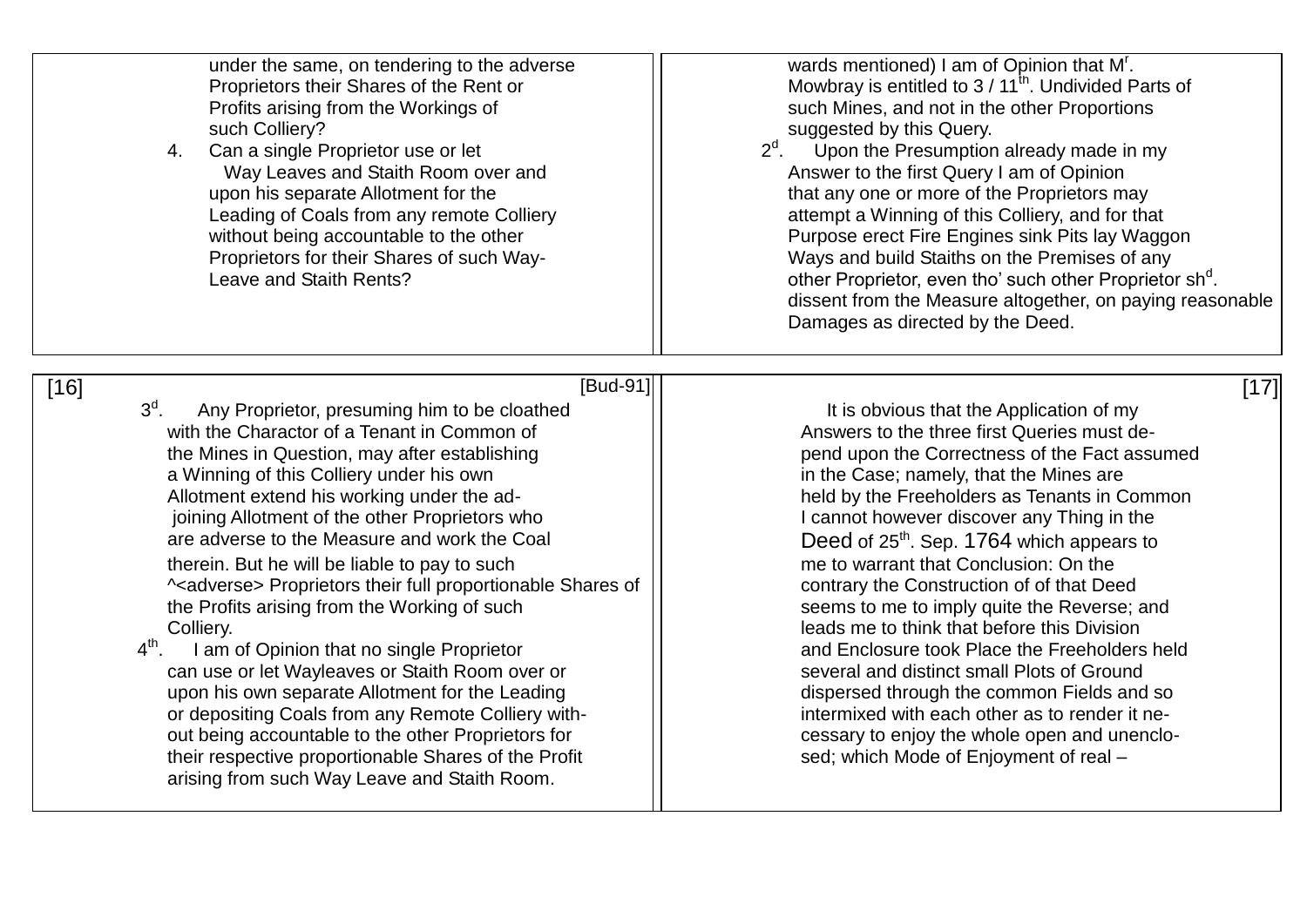| $[18]$ | $[Bud-91]$                                                                                                               |                                                                                                    | $[19]$ |
|--------|--------------------------------------------------------------------------------------------------------------------------|----------------------------------------------------------------------------------------------------|--------|
|        | Property yet remains very common in several                                                                              | other Proprietor: and it seems to me that the                                                      |        |
|        | many Parts of this Kingdom. To remedy                                                                                    | Terms in which this Provision is framed are not                                                    |        |
|        | this Inconvenience arising from the mixed                                                                                | strictly applicable to the Case of a Tenant in                                                     |        |
|        | and dispersed State of the Property a new                                                                                | Common of the Mines in Question. - If                                                              |        |
|        | Apportionment and Enclosure was agreed -                                                                                 | therefore I am right in the above Construction                                                     |        |
|        | upon; but such Agreement seems intended                                                                                  | of this Deed it will follow that M'. Mowbray                                                       |        |
|        | to extend merely to the Surface; the Mines<br>being expressly excepted, and each Proprietors                             | is now to be considered as the Owner in severally<br>of such Mines only as lie under those Parcels |        |
|        | original Right therein reserved to him in                                                                                | of the Townfields, which belong to W <sup>m</sup> . Hair                                           |        |
|        | as beneficial a Manner as he held the same                                                                               | previous to the Division and Inclosure in                                                          |        |
|        | before the Execution of the Deed of Execution of 25 <sup>th</sup> . Sept <sup>r</sup> .                                  | 1764; and consequently that he cannot work                                                         |        |
|        |                                                                                                                          | any other Part of the Mines without the                                                            |        |
|        | 1764 : And as a Consequence of such Appoint-<br>ment <sup><math>\sim</math></sup> new> Apportionment must necessary be a | Consent of the respective Proprietors.                                                             |        |
|        | Separation in many Cases of the Ownership                                                                                | As to the Provision in the Deed re-                                                                |        |
|        | of the Mines from the Lands under which they                                                                             | respecting the Way Leaves and Staith Room, -                                                       |        |
|        | lie a special Provision is made by the Deed for                                                                          | they do not appear to me to be in any Manner                                                       |        |
|        | Payment of Damages by the Person working                                                                                 | connected with the assumed Fact of a Tenancy                                                       |        |
|        | the Mines in any Allotment belonging to any                                                                              | in common. - The Reason for making such                                                            |        |
|        |                                                                                                                          |                                                                                                    |        |
| $[20]$ | [Bud-91]                                                                                                                 |                                                                                                    | [21]   |
|        | Provisions upon the new Apportionment                                                                                    | with the exclusive Right and Power to let                                                          |        |
|        | of the Town Fields seems pretty clear; as it                                                                             | Way-Leaves and Staiths Room upon any Part                                                          |        |
|        | is obvious that in the original mixed and                                                                                | of the Town Fields for the mutual Benefit                                                          |        |
|        | dispersed Situation of the Property no Way-                                                                              | of all the Proprietors.                                                                            |        |
|        | Leave could well be used through the Town-                                                                               | R.H. Williamson,                                                                                   |        |
|        | Fields without the whole or a very considerable                                                                          | N.Castle $12^{\text{th}}$ : July 1800.                                                             |        |
|        | Number of the Proprietors participating in                                                                               |                                                                                                    |        |
|        | the Benifit arising from such Way-Leave; but                                                                             | M'. W. had 3 Guineas for the above Opinion.                                                        |        |
|        | that after the new Division it might easily                                                                              |                                                                                                    |        |
|        | happen that a sufficient Way Leave might                                                                                 |                                                                                                    |        |
|        | be obtained through the Town Fields which                                                                                |                                                                                                    |        |
|        | might pass through the Allotment of one or<br>two Proprietors only: In order therefore to                                |                                                                                                    |        |
|        | preserve to all the Proprietors their original                                                                           |                                                                                                    |        |
|        | Equality in the Participation of the Benefits                                                                            |                                                                                                    |        |
|        |                                                                                                                          |                                                                                                    |        |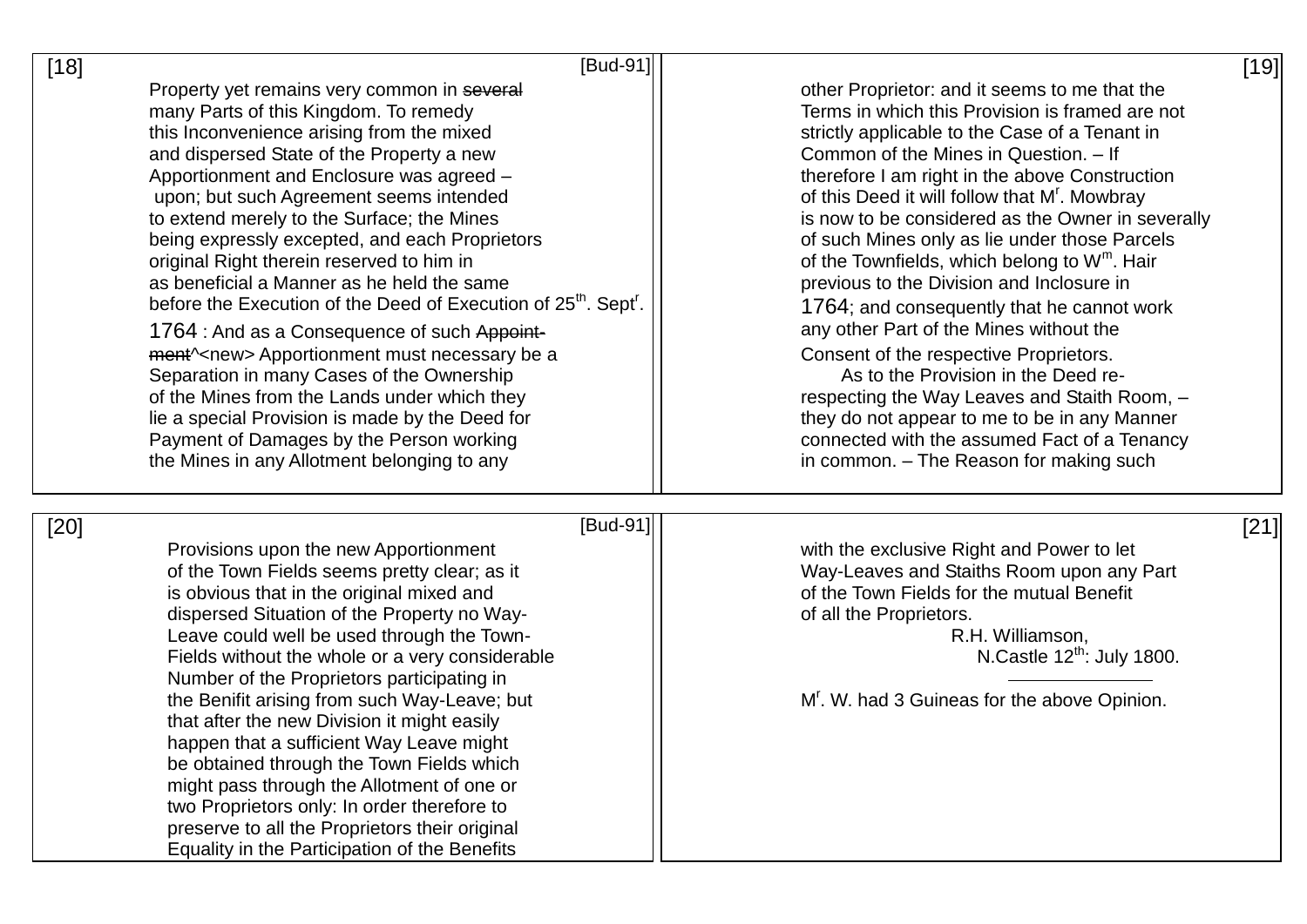| arising from Way-Leaves, the Provision in<br>Question seems to have been introduced for<br>the Purpose of Investing the major Part in<br>Value of the Proprietors for the Time being                                                                                                                                                                                                                                                                                                                                                                                            |                                                                                                                                                                                                                                                                                                                                                                                                                                                                                                                     |
|---------------------------------------------------------------------------------------------------------------------------------------------------------------------------------------------------------------------------------------------------------------------------------------------------------------------------------------------------------------------------------------------------------------------------------------------------------------------------------------------------------------------------------------------------------------------------------|---------------------------------------------------------------------------------------------------------------------------------------------------------------------------------------------------------------------------------------------------------------------------------------------------------------------------------------------------------------------------------------------------------------------------------------------------------------------------------------------------------------------|
| $[Bud-91]$<br>$[22]$<br>East Sleekburn.<br>Extracts from the Division Award.<br>The whole Township consists of 5½ farms.<br>Stating that the Town Fields or Common Fields<br>2 <sub>1</sub><br>did contain by Estimation 900 Acres or there-<br>abouts.<br>3. That the several Parcels of Land belonging to<br>the several Proprietors (except M'. Colson) did<br>lie intermixed one with another, and were open<br>and uninclosed.<br>The whole to be divided among such Proprietors<br>4.<br>(M <sup>r</sup> . Colson excepted) according to the Proportions<br>of the Farms. | [23]<br>Alloted to Ridley and Wescomb – for 1 Farm.<br>5.<br>The East little Close<br>- Low Field<br>- Long Riggs<br>A Part of the Flatts<br>A Part of the Hole- Cleugh<br>A. r. p.<br>Containing 97 230<br><b>Exclusive of Roads</b><br>Alloted to Stephen Watson - for 1 Farm<br>6.<br>The Pann Hills<br>- Panns<br>- East Roundabout<br>- West Roundabout<br>- South little Close<br>- Clover Close<br>- Rye Grass Close<br>A Part of the Well-Bank Field<br>A. r. p.<br>Containing 150 234 - exclusive of Roads |

| $[24]$     | $[Bud-91]$                              | [25]                                |
|------------|-----------------------------------------|-------------------------------------|
|            | Alloted to Langdale Sunderland. 1 Farm. | Alloted to George Selby. —— 1 Farm. |
| <u>Now</u> | The Shaw Hill                           | <b>Remainder of West Well Letch</b> |
|            | — West little Close                     | ------------ of East Well Letch     |
|            | Part of West Well Letch                 | The whole of West Bank Field        |
|            | Part of East Well Letch                 | Part of Hold Willows                |